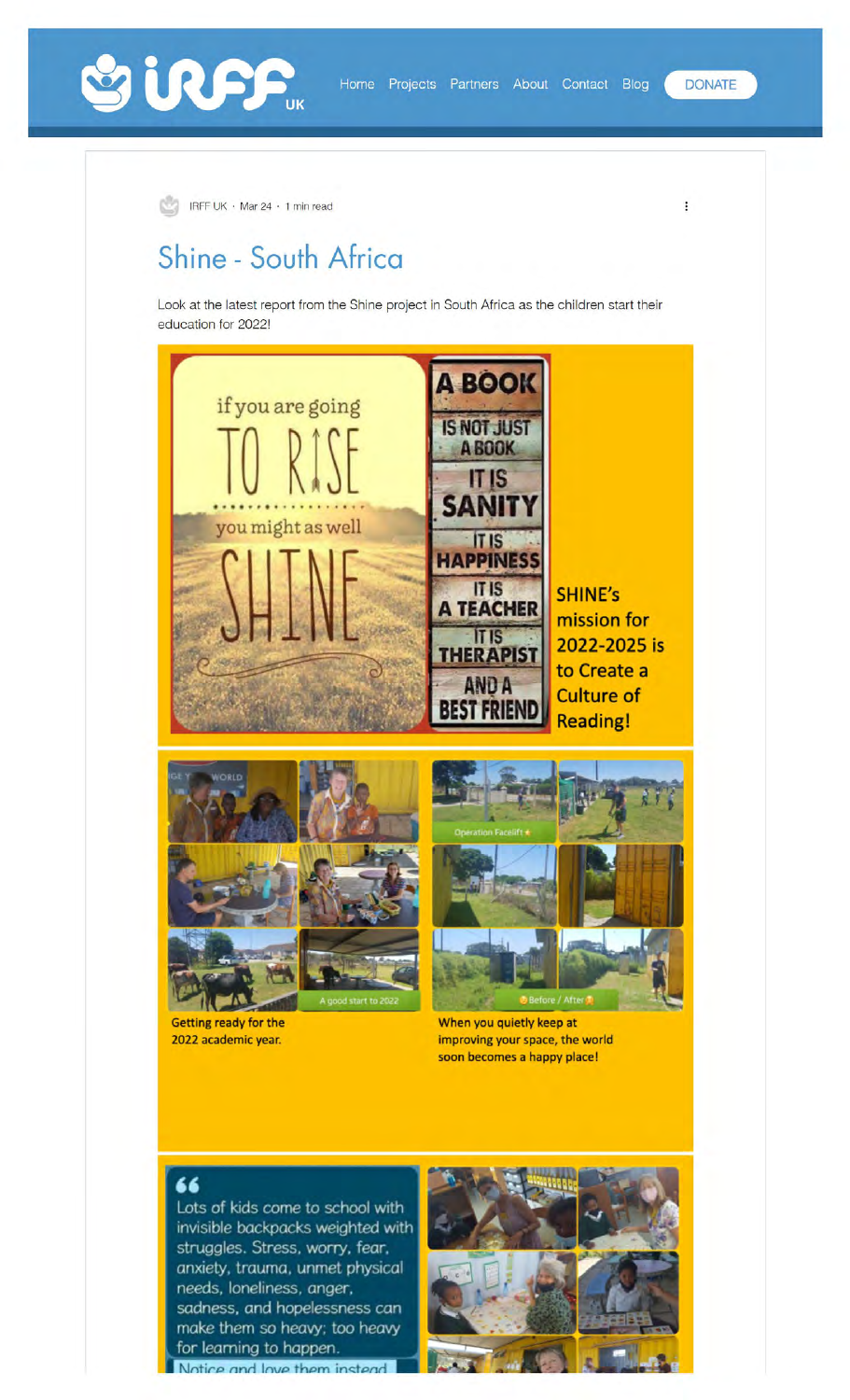

Hope is the best thing you can give your children. Love, and hope.



Our selected SHINE learners arrive to introduce themselves.



Our Volunteers are Angels for loving this happy group of learners!



The mask-wearing is so detrimental in bonding with our keen learners.



Our English Phonetic alphabet is very foreign to the simple Xhosa language, where every vowel has a constant sound.



The start of our 36 **week** curriculum. Volunteers and learners alike embark on this scaffolded and cleverly structured program.



Precious but weathered books are recycled into flip files for a continued reading experience.



The value of **Reading** Aloud cannot be emphasized enough in the learning of **a language.**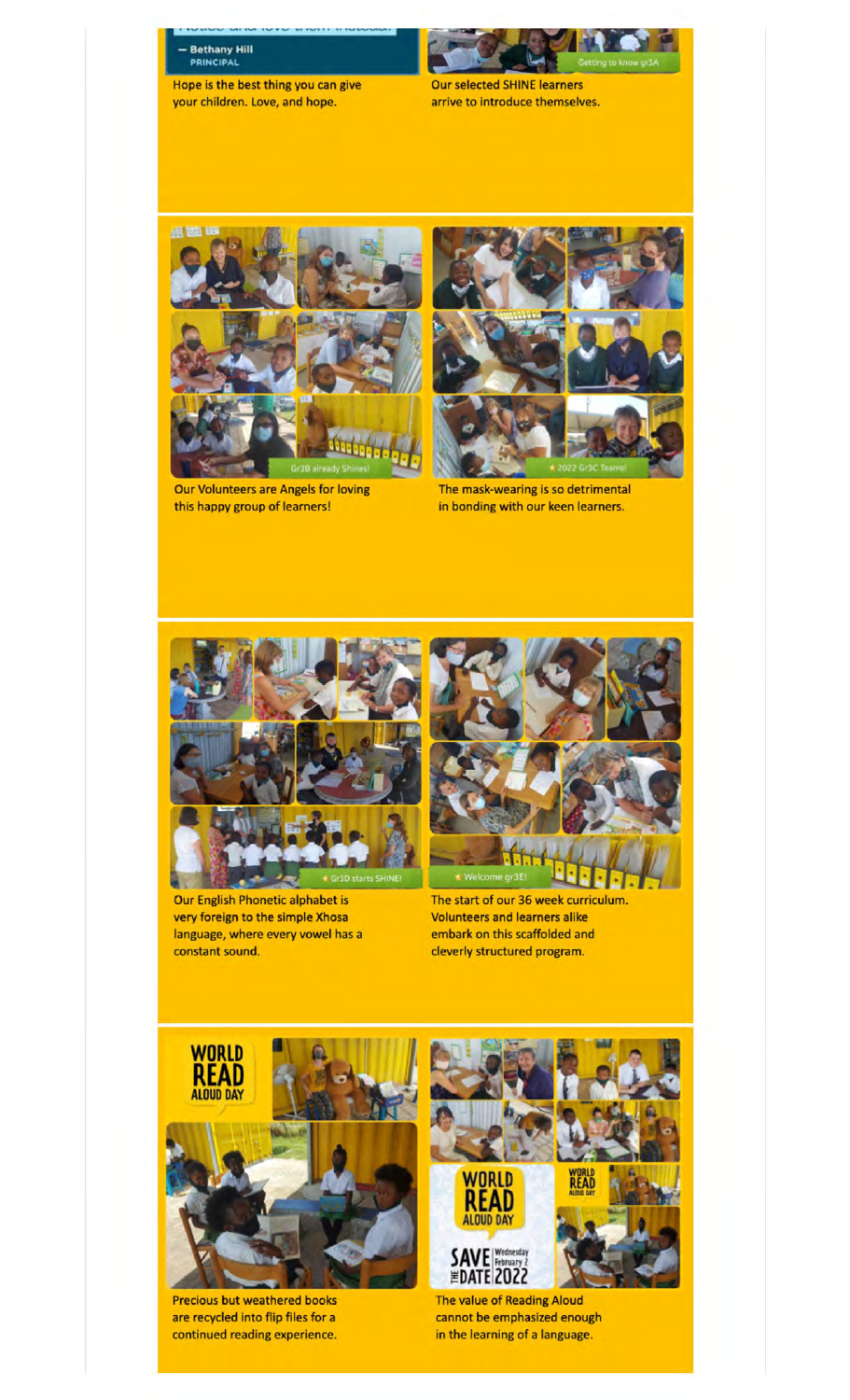

SHINE Head Office in Cape Town blessed each Grade 2 and Grade 3 learner with a sequence story card and crayon stationary pack last week. The children were delighted!



Grade 3 Teachers receive the SHINE packs for their learners. The children were encouraged to colour, sort, narrate and write stories of their pictures.



The next morning a Grade 2 boy already had his artwork done, and came proudly to show me. Wonderful how supportive some parents are for their children!



Singing rhymes with actions is the best way to engage children in language learning. Soon they know the pattern, and become the teachers to their peers!



Your monthly sponsorship makes so many important details possible at our centre. THANK YOU so very much!



Our curriculum has been successfully broadened! We needed over 1000 copies made, to stock our 12 working stations. These 36 box, 2 game per box instructions and games, needed laminating, cutting, cornering and packing to make our program possible.